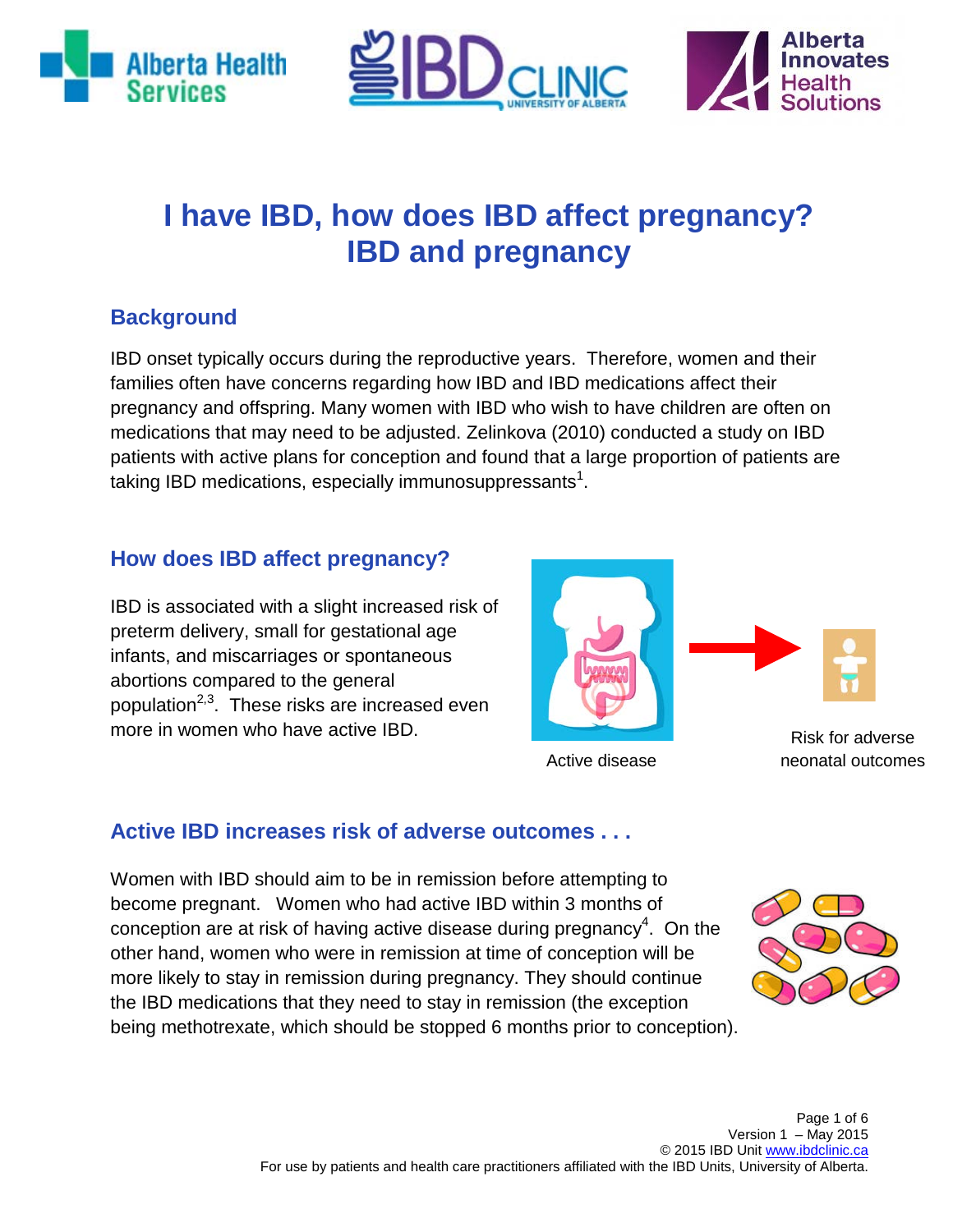





## **Which IBD medications can be continued before and during pregnancy?**

Most IBD medications are safe for use while trying to conceive and to continue during pregnancy but certain medications may need to be adjusted.



- **Aminosalicylates:** Most formulations of 5-ASA are considered safe to continue into pregnancy<sup>5</sup>. Studies have found no significant association between 5-ASA drugs and poor pregnancy outcomes<sup>6</sup>. The coating of one 5-ASA medication (Asacol©) contains dibutyl phthalate (DBP) which has been associated with abnormal development in animal models. However, there has been no significant findings among humans $5.7,8$ .
- Sulfasalazine (Salazopyrin©) is considered safe to use before and during pregnancy<sup>7</sup>. However, since sulfasalazine inhibits folate synthesis, women taking this medication should also be taking folic acid supplements<sup>5,7</sup>. Men taking sulfasalazine should be switched to another oral mesalamine because sulfasalazine has been associated with oligospermia (low sperm concentration)<sup>9</sup>.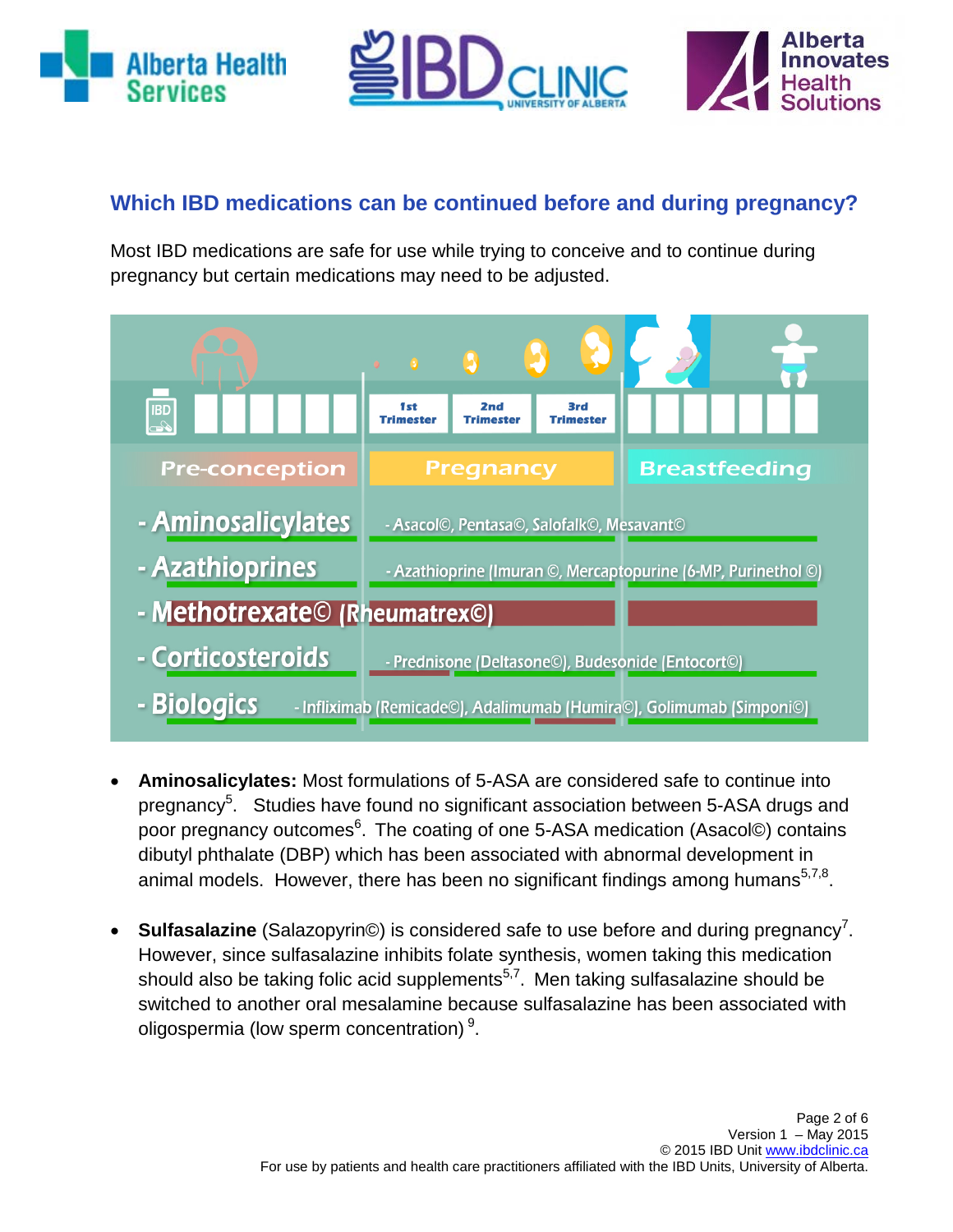





- **Thiopurines:** Azathioprine (Imuran©) and 6-mercaptopurine (6-MP) (Purinethol©) can be continued during preconception and during pregnancy if needed for maintenance therapy. Although studies have reported abnormalities in animal models, and older studies reported some risk of adverse outcomes among pregnant women taking these medications, recent larger studies on women with IBD taking thiopurines suggest no significant adverse outcomes<sup>10-12</sup>.
- **Corticosteroids**: Steroids, such as budesonide (Entocort©) and prednisone (Deltasone©) can be used to treat active IBD before and during pregnancy<sup>13</sup>. However, there is a small risk of cleft palate in neonates exposed to corticosteroids in the first trimester $14,15$ .
- **Biologics:** Adalimumab (Humira©) and infliximab (Remicade©) are also considered safe to continue into pregnancy. However, studies have shown that these proteins cross the placenta to the neonate after 22 weeks of gestation. Therefore, physicians often administer the last dose of biologics before the third trimester to minimize fetal exposure to the medication. However, women with IBD who require biologic anti-TNF therapy during pregnancy may continue the medications if the risks of having uncontrolled IBD outweigh the risks of fetal exposure<sup>5,7,11,12,16</sup>.
- **Methotrexate** (Rheumatrex©) is contraindicated to use in women who are trying to become pregnant and during pregnancy<sup>5,7</sup>. Methotrexate can cause malformation of the embryo and fetal death<sup>14</sup>. Furthermore, because it can remain in the body for an extended time period, physicians recommend that both men and women with IBD who are on Methotrexate discontinue use for 3 to 6 months prior to trying to conceive, and remain off it during pregnancy and breastfeeding<sup>15</sup>.



Page 3 of 6 Version  $1 -$  May 2015 © 2015 IBD Unit www.ibdclinic.ca For use by patients and health care practitioners affiliated with the IBD Units, University of Alberta.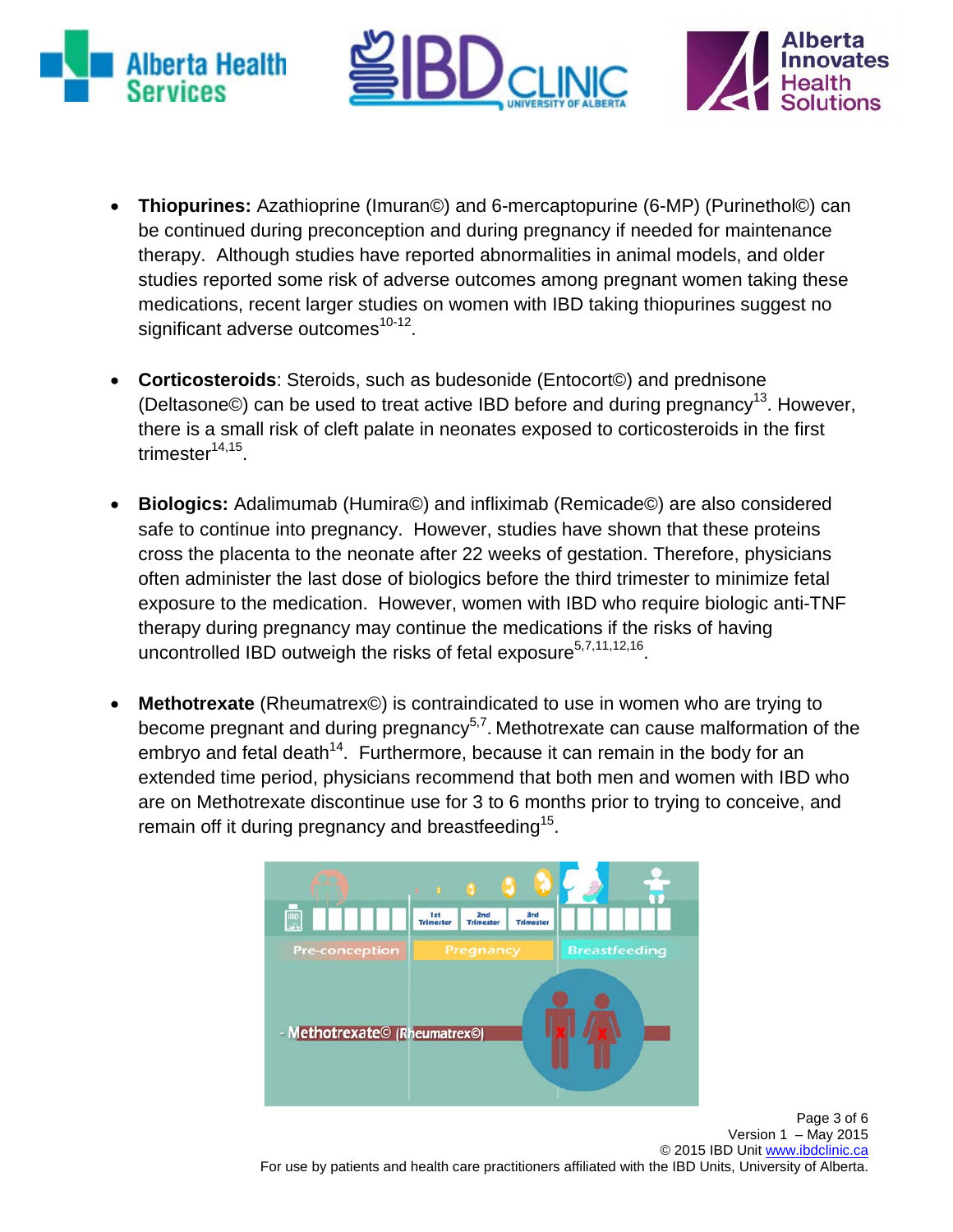





# **I have IBD, how does IBD affect pregnancy? IBD and pregnancy**

**If you have IBD and are contemplating pregnancy or are already pregnant . .**

- **discuss with your physician the use of medication to remain in remission**
- **discuss with your physician the use of your medication throughout your pregnancy**
- **discuss with your physician any necessary changes to your medications**

#### **Acknowledgements**

This educational project is supported by an Alberta Innovates - Health Solutions (AIHS) Knowledge-to-Action Grant.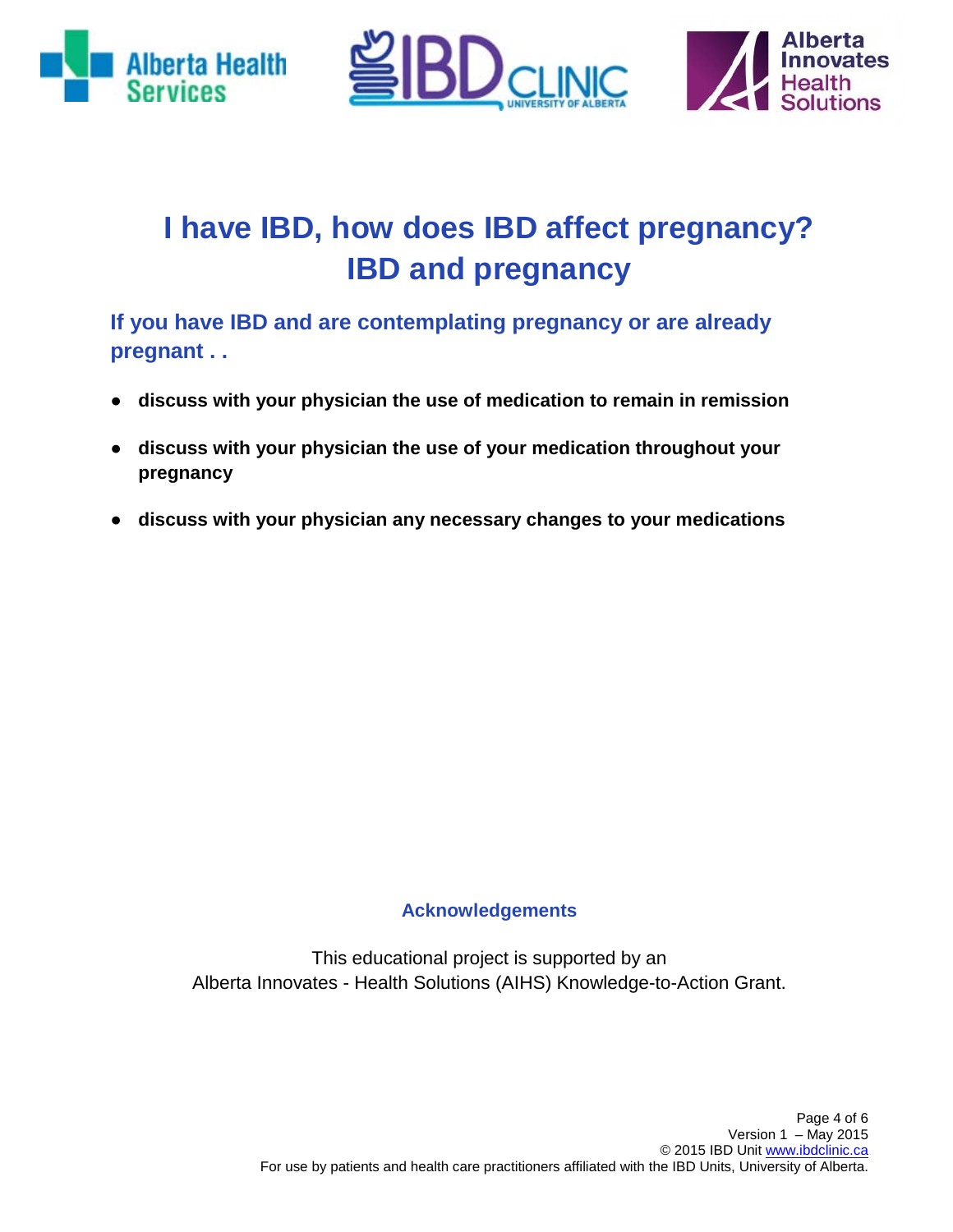





#### **References**

- 1. Zelinkova Z et al. Reproductive wish represents an important factor influencing therapeutic strategy in inflammatory bowel diseases. *Scand J Gastro*. 2010; **45**:46–50.
- 2. Getahund D et al. Association between maternal inflammatory bowel disease and adverse perinatal outcomes. *J Perinatol.* 2014 June; **34**(6):435-440. doi: 10.1038/jp.2014.41.
- 3. Huang V W & Habal F M. From conception to delivery: Managing the pregnant inflammatory bowel disease patient. *World J Gastroenterol*. 2014;**20**(13).
- 4. Oron G et al. Inflammatory bowel disease: risk factors for adverse pregnancy outcomes and the impact of maternal weight gain*. J Matern Fetal Neonatal Med*. 2012;**25**:2256-2260.
- 5. Biedermann L et al. Pregnancy and Breastfeeding in Inflammatory Bowel Disease. *Digestion*. 2012;**86**:45-54.
- 6. Rahimi R et al. Pregnancy outcomes in women with inflammatory bowel disease following exposure to 5-aminosalicylic acid drugs: A meta-analysis. *Reproductive Toxicology*. 2008;**25**:271-275.
- 7. Ng S W &Mahadevan U. Management of inflammatory bowel disease in pregnancy. *Expert Rev ClinImmunol*. 2013;**9**(2):161-174.
- 8. Asacol (mesalamine), package insert. Warner Chilcott Pharmaceuticals Inc. OH, USA (2010).
- 9. Riley S A et al. Sulphasalazine induced seminal abnormalities in ulcerative colitis: results of mesalazine substitution. *[Gut.](http://www-ncbi-nlm-nih-gov.login.ezproxy.library.ualberta.ca/pubmed/2889648)* 1987 Aug;**28**(8):1008-12
- 10. Shim L et al. The effects of azathioprine on birth outcomes in women with inflammatory bowel disease (IBD). *J Crohns Colitis*. 2011;**5**:234-238.
- 11. Saha S & Wald A. Safety and efficacy of immunomodulators and biologics during pregnancy and lactation for the treatment of inflammatory bowel disease. *Expert Opin. Drug Saf*. 2012;**11**(6):947- 957.
- 12. Casanova M J et al. Safety of thiopurines and anti-TNF $\alpha$  drugs during pregnancy in patients with inflammatory bowel disease. *Am J Gastroenterol*. 2013;**108**:433-440.
- 13. Huang V W & Habal F M. From conception to delivery: Managing the pregnant inflammatory bowel disease patient. *World J Gastroenterol*. 2014;**20**(13).